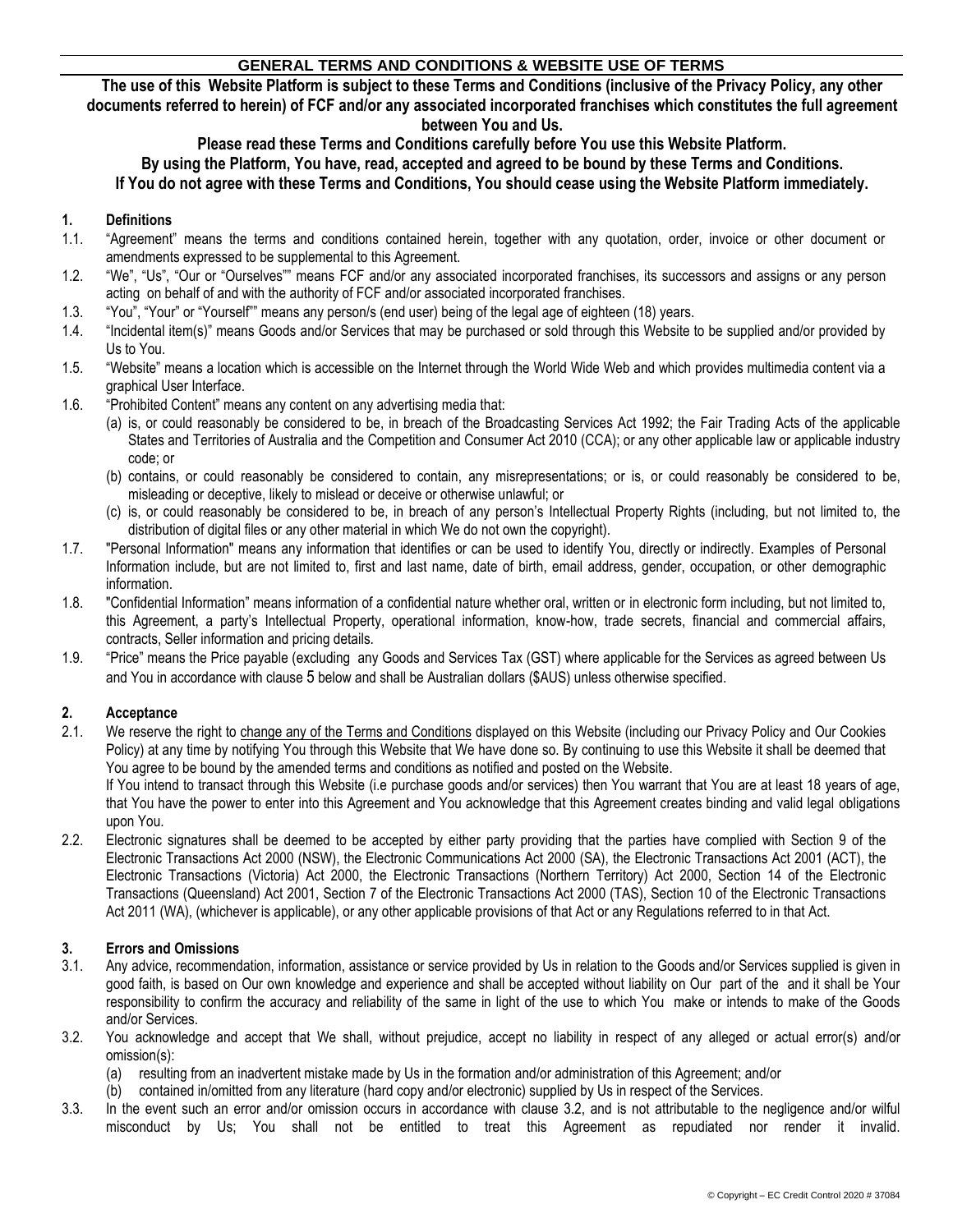### **4. Change in Control**

4.1. You shall give Us not less than fourteen (14) days prior written notice of any proposed change of ownership in respect of You and/or any other change in Your details (including but not limited to, changes in Your name, address, contact phone or fax number/s, change of trustees or business practice). You shall be liable for any loss incurred by Us as a result of Your failure to comply with this clause.

### <span id="page-1-0"></span>**5. Price and Payment**

- 5.1. At Our sole discretion, the Price shall be either:
	- as indicated on any invoice provided by Us to You; or
	- (b) the Price as at the date of delivery of the Goods according to Our current price list; or
	- (c) Our quoted price (subject to clause [5.2\)](#page-1-1) which will be valid for the period stated in the quotation or otherwise for a period of thirty (30) days.
- <span id="page-1-1"></span>5.2. We reserve the right to change the Price:
	- (a) if a variation to the Goods which are to be supplied is requested; or
	- (b) if a variation to the Services originally scheduled (including any applicable plans or specifications) is requested; or
	- (c) if during the course of the Services, the Goods are not or cease to be available from Our third party suppliers, then We reserve the right to provide alternative Goods; or
	- (d) where additional Services are required due to the discovery of hidden or unidentifiable difficulties (including but not limited to, poor weather conditions, limitations to accessing the site, availability of machinery including unloading or lifting equipment, safety considerations, design change, or prerequisite work by any third party not being completed, etc.) which are only discovered on commencement of the Services; or
	- (e) in the event of increases to Us in the cost of labour or materials which is beyond Our control.
- 5.3. Variation will be charged for on the basis of Our quotation and will be shown as variations on the invoice. You shall be required to respond to any variation submitted by Us within ten (10) working days. Failure to do so will entitle Us to add the cost of the variation to the Price. Payment for all variations must be made in full at the time of their completion.
- 5.4. At Our sole discretion, a non-refundable deposit may be required.
- 5.5. Time for payment for the Goods being of the essence, the Price will be payable by You on the date/s determined by Us, which may be:
	- (a) on delivery of the Goods;
	- (b) thirty (30) days following the date in which a statement is posted to Your address or address for notices;
	- (c) where You are an approved client, either fourteen (14), thirty (30) or sixty (60) days following the date specified on any invoice or other form as being the date for payment;
	- (d) the date specified on any invoice or other form as being the date for payment; or
	- (e) failing any notice to the contrary, the date which is seven (7) days following the date of any invoice given to You by Us.
- 5.6. Payment may be made by cash, cheque, bank cheque, electronic/on-line banking, credit card (a surcharge may apply per transaction), or by any other method as agreed to between You and Us.
- 5.7. We may in its discretion allocate any payment received from You towards any invoice that We determine and may do so at the time of receipt or at any time afterwards. On any default by You We may re-allocate any payments previously received and allocated. In the absence of any payment allocation Us, payment will be deemed to be allocated in such manner as preserves the maximum value of Our Purchase Money Security Interest (as defined in the PPSA) in the Goods.
- 5.8. You shall not be entitled to set off against, or deduct from the Price, any sums owed or claimed to be owed to You by Us nor to withhold payment of any invoice because part of that invoice is in dispute.
- 5.9. If You owes Us any You shall indemnify Us from and against all costs and disbursements incurred by Us in recovering the debt (including but not limited to internal administration Prices, legal costs on a solicitor and own client basis, Our contract default Price, and bank dishonour Prices).
- 5.10. Further to any other rights or remedies We may have under this Agreement, if You have made payment to Us, and the transaction is subsequently reversed, You shall be liable for the amount of the reversed transaction, in addition to any further costs incurred by Us under this clause [5](#page-1-0) where it can be proven that such reversal is found to be illegal, fraudulent or in contravention to Your obligations under this Agreement.
- 5.11. GST and other taxes and duties that may be applicable shall be added to the Price except when they are expressly included in the Price.

## **6. Delivery of Goods**

- 6.1. Delivery ("**Delivery**") of the Goods is taken to occur at the time that:
	- (a) You or Your nominated carrier takes possession of the Goods at Our address; or
	- (b) We (or Our nominated carrier) delivers the Goods Your nominated address even if You are not present at the address.
- 6.2. At Our sole discretion, the cost of delivery is either included in the Price or is in addition to the Price.
- 6.3. We may deliver the Goods in separate instalments. Each separate instalment shall be invoiced and paid in accordance with the provisions in these terms and conditions.
- 6.4. Any time specified by Us for delivery of the Goods is an estimate only and We will not be liable for any loss or damage incurred by You as a result of delivery being late. However both parties agree that they shall make every endeavour to enable the Goods to be delivered at the time and place as was arranged between both parties. In the event that We are unable to supply the Goods as agreed solely due to any action or inaction of You, then We shall be entitled to charge a reasonable fee for redelivery and/or storage.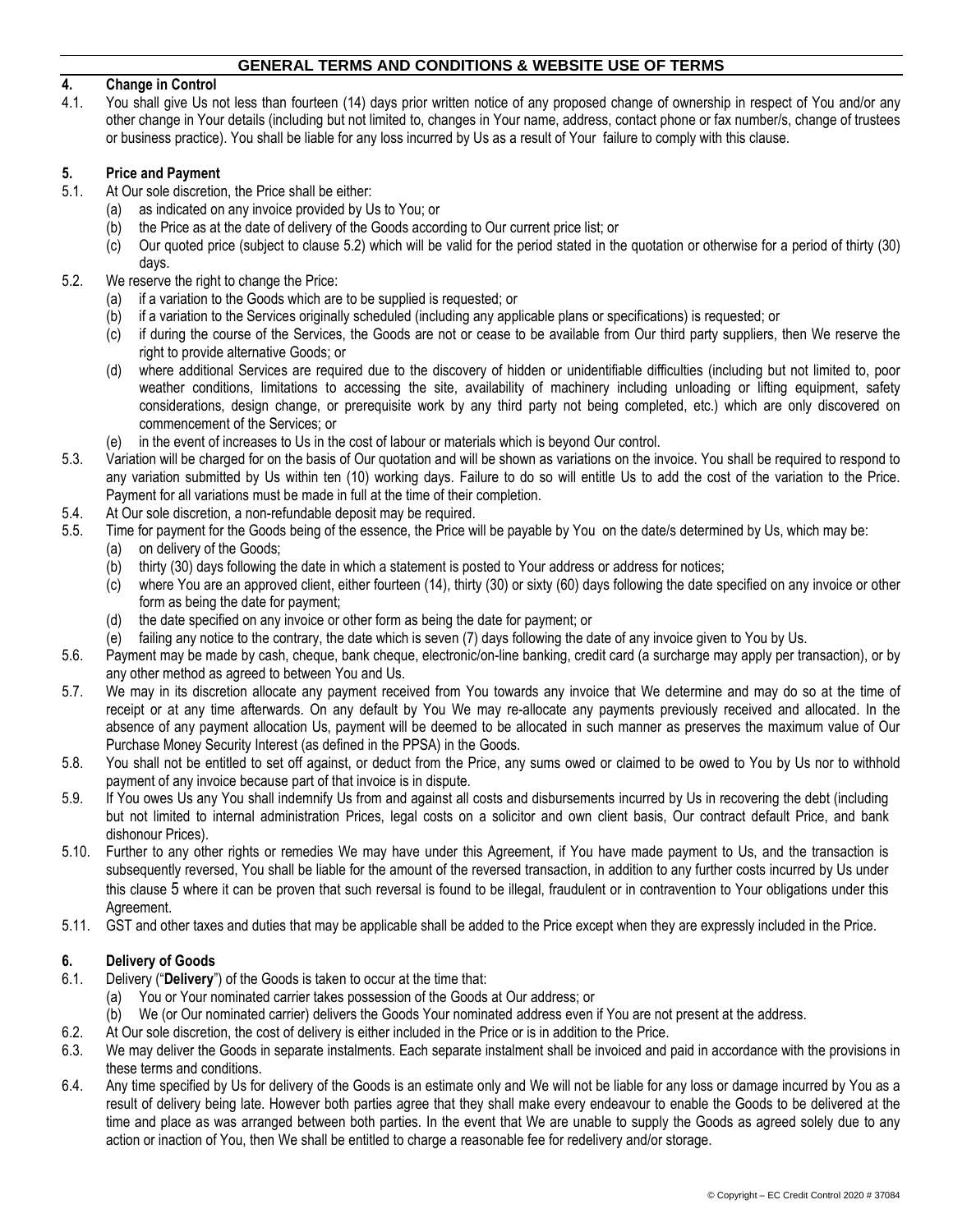# **7. Risk**

- 7.1. Risk of damage to or loss of the Goods passes to You on Delivery and You must insure the Goods on or before Delivery.
- 7.2. If any of the Goods are damaged or destroyed following delivery but prior to ownership passing to You, We shall be entitled to receive all insurance proceeds payable for the Goods. The production of these terms and conditions Us is sufficient evidence of Our rights to receive the insurance proceeds without the need for any person dealing with Us to make further enquiries.
- 7.3. If You request Us to leave Goods outside Our premises for collection or to deliver the Goods to an unattended location, then such Goods shall be left at Your sole risk.
- 7.4. Where We are required to install the Goods You warrant that the structure of the premises or equipment in or upon which these Goods are to be installed or erected is sound and will sustain the installation and work incidental thereto and We shall not be liable for any claims, demands, losses, damages, costs and expenses howsoever caused or arising in connection with the installation and work incidental thereto.
- 7.5. In the event that We discover asbestos/hazardous materials whilst undertaking any Services We shall immediately advise You of the same and shall be entitled to suspend the Services pending a risk assessment in relation to those materials. You shall be liable for all additional costs (howsoever arising) incurred by Us as a result of the discovery of asbestos/hazardous materials and/or any suspension of Services in relation thereto.
- 7.6. We shall be entitled to rely on the accuracy of any plans, specifications and other information provided by You. You acknowledge and agree that in the event that any of this information provided by You is inaccurate, We accept no responsibility for any loss, damages, or costs however resulting from these inaccurate plans, specifications or other information.
- 7.7. You also acknowledge and accept that:
	- (a) all descriptive specifications, illustrations, drawings, data, dimensions, ratings and weights stated in Our or the manufacturer's fact sheets, price lists or advertising material, are approximate only and are given by way of identification only. You shall not be entitled to rely on such information, and any use of such does not constitute a sale by description, and does not form part of the Agreement, unless expressly stated as such in writing by Us;
	- (b) while We may have provided information or figures to You regarding the performance of the Goods, You acknowledge that We have given these in good faith, and are estimates industry prescribed estimates under optimal operating conditions;
	- (c) We are only responsible for parts that are replaced by Us and that in the event that other parts/materials, subsequently fail, You agree to indemnify Us against any loss or damage to the materials;
	- (d) in the event that the electrical wiring is required to be re-positioned at the request of any third party contracted by You then You agree to notify Us immediately upon any proposed changes. You agree to indemnify Us against any additional costs incurred with such a relocation of electrical wiring. All such variances shall be invoiced in accordance with clause [5.2.](#page-1-1)
	- (e) the Goods may fade or change colour over time, expand, contract or distort as a result of exposure, heat, and cold temperatures, mark or stain if exposed to certain substances and be damaged or disfigured by impact or scratching;
	- (f) We shall not be responsible or liable for any defect in other appliances or power points as a coincidence of Us installing the Goods,
	- (g) where We has performed temporary repairs that:
		- (i) We offer no guarantee against the reoccurrence of the initial fault, or any further damage caused; and
		- (ii)We will immediately advise You of the fault and shall provide You with an estimate for the full repair;
	- it is Your responsibility to insure any equipment partly or completely installed on site, against theft or damage.
- 7.8. You accept that electronic systems, smoke, heat and like detectors installed to / at their premises:
	- (a) are for monitoring and detection purposes and should not be seen as a life saving device;
	- (b) does not guarantee the site will be free from malicious damage or losses caused by attack, break and/or enter; and
	- (c) does not guarantee that the site will be free from any water damage as a result of said equipment being used either in a correct manner or not, or damage or loss caused by fire or smoke.

## **8. Your Responsibilities**

- <span id="page-2-0"></span>8.1. Prior to Us commencing the Services You must advise Us of the precise location of all services on the site and clearly mark the same. The mains and services You must identify include, but are not limited to, electrical services, gas services, sewer services, pumping services, sewer connections, sewer sludge mains, water mains, irrigation pipes, telephone cables, fibre optic cables, oil pumping mains, and any other services that may be on the site. Whilst We will take all care to avoid damage to any underground services, You agree to indemnify Us in respect of all and any liability claims, loss, damage, costs and fines as a result of damage to services not precisely located and notified as per this clause [8.1.](#page-2-0)
- 8.2. It is Your responsibility to:
	- (a) ensure that We have clear and free access to the work site at all times to enable Us to deliver the Goods. We shall not be liable for any loss or damage to the site (including, without limitation, damage to pathways, driveways and concreted or paved or grassed areas) unless due to Our negligence;
	- (b) remove any furniture or personal items from the vicinity of the Services, and agrees that We shall not be liable for any damage caused to those items through Your failure to comply with this clause;
	- (c) supply electricity, temporary lighting, toilet, eating and first aid facilities if so required; and
	- (d) ensure that the Goods ordered are suitable for their intended use.

## **9. Compliance with Laws**

9.1. Both parties shall comply with the provisions of all statutes, regulations and bylaws of government, local and other public authorities that may be applicable to the Services and that Services will be provided in accordance with any current relevant Australian/New Zealand Standards applicable.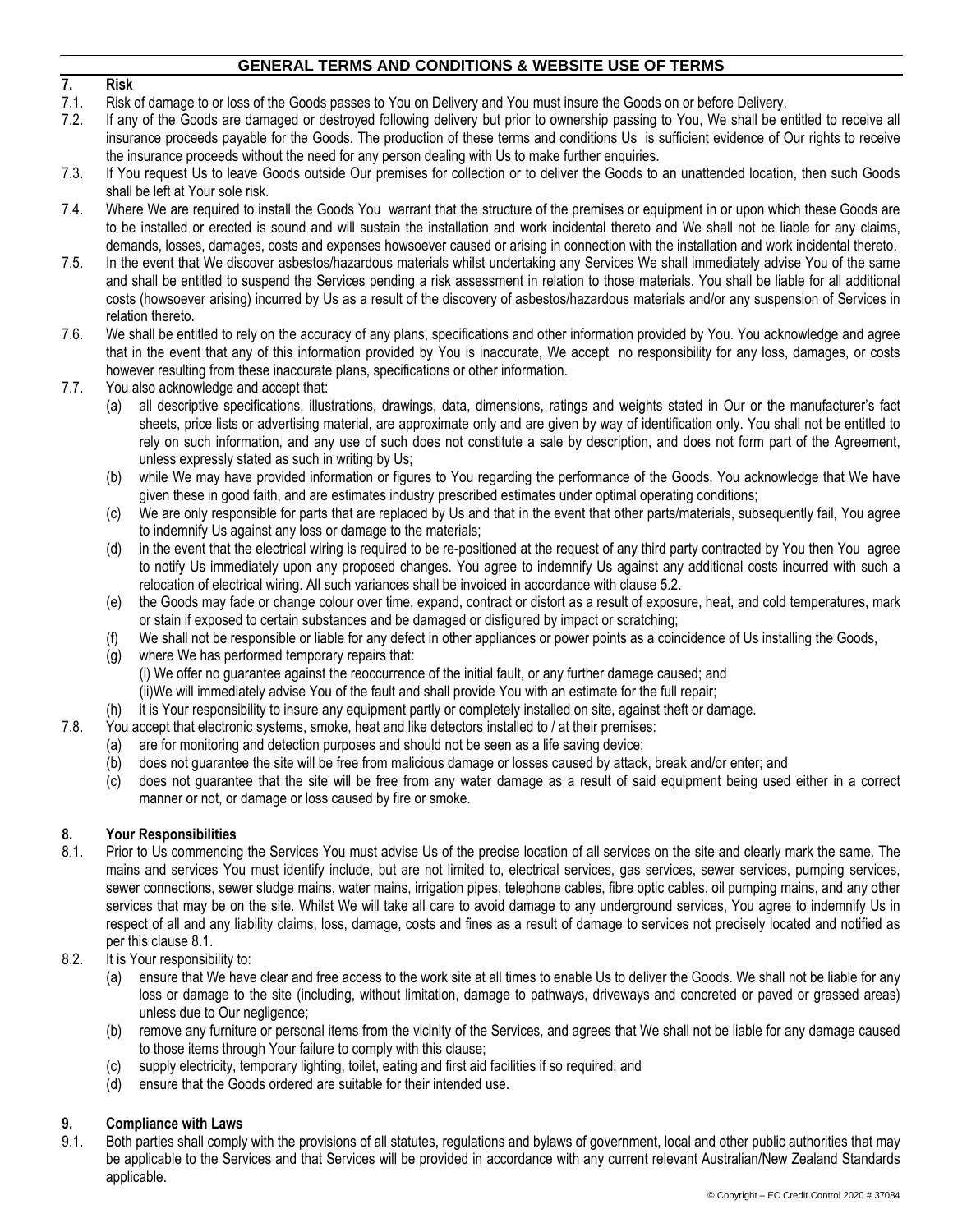- 9.2. You shall obtain (at Your expense) all licenses and approvals that may be required for the Services.
- 9.3. If during the course of installation when the Services are being conducted within and around switchboards that if the same is found defective or deemed to be unsafe Us, then We shall notify You immediately. The power, if isolated, will not be re-energised until such time as the existing condition has been rectified and made safe in accordance to the Electrical Safety Regulations. You accept and agree that any costs associated with the rectification Services including any Goods and labour shall be to Your account.
- 9.4. Any live services or services undertaken near live conductors where it is safe to do so shall be dealt with in accordance with Australian and New Zealand Wiring standards being "Safe working on Low Voltage Electrical Installations, relevant Commonwealth and Statutory Acts and Work Place Regulations". Our live services procedures are designed to eliminate risk of injury to Our employees, damage to Your installations and unexpected power disconnections. It may in some cases require disconnection and isolation of the installation to undertake such Services for which additional charges may be applicable. This shall be invoiced in accordance with clause [5.2.](#page-1-1)

### **10. Title**

- <span id="page-3-0"></span>10.1. Both parties agree that ownership of the Goods shall not pass until:
	- (a) You have paid Us all amounts owing; and
	- (b) You has met all of its other obligations to Us.
- 10.2. Receipt by Us of any form of payment other than cash shall not be deemed to be payment until that form of payment has been honoured, cleared or recognised.
- 10.3. It is further agreed that, until ownership of the Goods passes to You in accordance with clause [10.1:](#page-3-0)
	- (a) You are only a bailee of the Goods and must return the Goods to Us on request;
	- (b) You hold the benefit of Your insurance of the Goods on trust for Us and must pay to Us the proceeds of any insurance in the event of the Goods being lost, damaged or destroyed;
	- (c) You must not sell, dispose, or otherwise part with possession of the Goods other than in the ordinary course of business and for market value. If You sell, disposes or parts with possession of the Goods then You must hold the proceeds of any such act on trust for Us and must pay or deliver the proceeds to Us on demand;
	- (d) You should not convert or process the Goods or intermix them with other goods but if You do so then You must hold the resulting product on trust for the benefit of Us and must sell, dispose of or return the resulting product to Us as it so directs;
	- (e) You irrevocably authorize Us to enter any premises where We believe the Goods are kept and recover possession of the Goods;
	- (f) We may recover possession of any Goods in transit whether or not delivery has occurred;
	- (g) You shall not charge or grant an encumbrance over the Goods nor grant nor otherwise give away any interest in the Goods while they remain Our property;
	- (h) We may commence proceedings to recover the Price of the Goods sold notwithstanding that ownership of the Goods has not passed to You.

## <span id="page-3-6"></span>**11. Personal Property Securities Act 2009 ("PPSA")**

- 11.1. In this clause financing statement, financing change statement, security agreement, and security interest has the meaning given to it by the PPSA.
- 11.2. Upon assenting to these terms and conditions in writing You acknowledge and agree that these terms and conditions constitute a security agreement for the purposes of the PPSA and creates a security interest in all Goods and/or collateral (account) – being a monetary obligation of You to Us for Services – that have previously been supplied and that will be supplied in the future by Us to You.
- <span id="page-3-4"></span><span id="page-3-3"></span><span id="page-3-2"></span><span id="page-3-1"></span>11.3. You undertake to:
	- (a) promptly sign any further documents and/or provide any further information (such information to be complete, accurate and up-to-date in all respects) which We may reasonably require to;
		- (i) register a financing statement or financing change statement in relation to a security interest on the Personal Property Securities Register;
		- (ii) register any other document required to be registered by the PPSA; or
		- (iii) correct a defect in a statement referred to in clause  $11.3(a)(i)$  $11.3(a)(i)$  $11.3(a)(i)$  or  $11.3(a)(ii)$ ;
	- (b) indemnify, and upon demand reimburse, Us for all expenses incurred in registering a financing statement or financing change statement on the Personal Property Securities Register established by the PPSA or releasing any Goods charged thereby;
	- (c) not register a financing change statement in respect of a security interest without Our prior written consent;
	- (d) not register, or permit to be registered, a financing statement or a financing change statement in relation to the Goods and/or collateral (account) in favour of a third party without Our prior written consent;
	- (e) immediately advise Us of any material change in its business practices of selling the Goods which would result in a change in the nature of proceeds derived from such sales.
- 11.4. Both parties agree that sections 96, 115 and 125 of the PPSA do not apply to the security agreement created by these terms and conditions.
- <span id="page-3-5"></span>11.5. You waive Your rights to receive notices under sections 95, 118, 121(4), 130, 132(3)(d) and 132(4) of the PPSA.
- 11.6. You waive Your rights as a grantor and/or a debtor under sections 142 and 143 of the PPSA.
- 11.7. Unless otherwise agreed to in writing by Us, You waive Your right to receive a verification statement in accordance with section 157 of the PPSA.
- 11.8. You must unconditionally ratify any actions taken by Us under clauses [11.3](#page-3-1) to [11.5.](#page-3-5)
- 11.9. Subject to any express provisions to the contrary (including those contained in this clause [11\),](#page-3-6) nothing in these terms and conditions is intended to have the effect of contracting out of any of the provisions of the PPSA.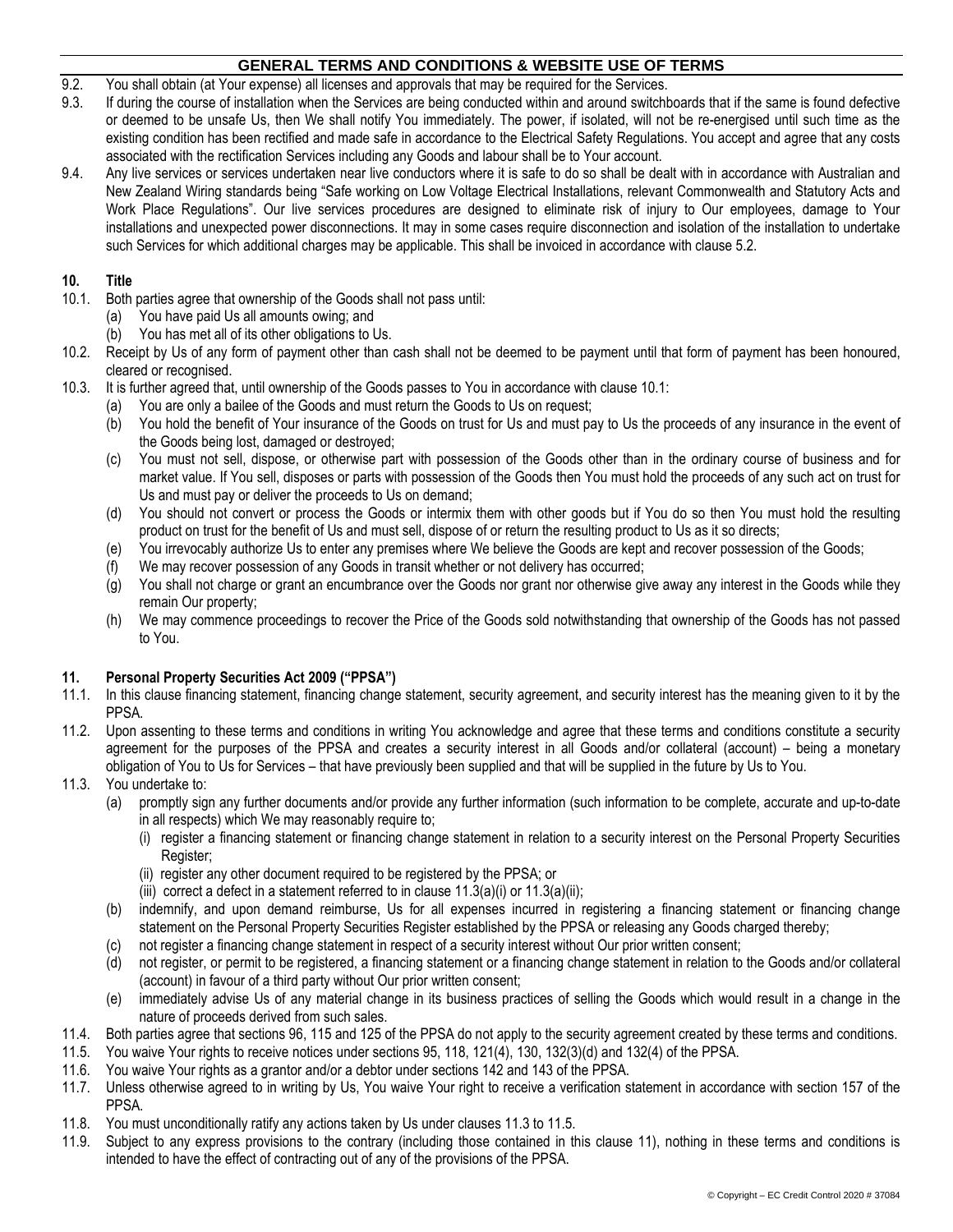# <span id="page-4-0"></span>**12. Security and Charge**

- 12.1. In consideration of Us agreeing to supply the Goods, You charge all of its rights, title and interest (whether joint or several) in any land, realty or other assets capable of being charged, owned by You either now or in the future, to secure the performance by Your obligations under these terms and conditions (including, but not limited to, the payment of any money).
- 12.2. You indemnify Us from and against all Our costs and disbursements including legal costs on a solicitor and own client basis incurred in exercising Our rights under this clause.
- 12.3. You irrevocably appoint Us and each of Our directors as Your true and lawful attorney/s to perform all necessary acts to give effect to the provisions of this clause [12](#page-4-0) including, but not limited to, signing any document on Your behalf.

### **13. The Commonwealth Competition and Consumer Act 2010 ("CCA") and Fair Trading Acts ("FTA")**

- 13.1. Nothing in this Agreement is intended to have the effect of contracting out of any applicable provisions of the FTA in each of the States and Territories of Australia (including any substitute to those Acts or re-enactment thereof), except to the extent permitted by those Acts where applicable.
- 13.2. Where You purchase Goods and/or Services as a consumer these terms and conditions shall be subject to any laws or legislation governing the rights of consumers and shall not affect the consumer's statutory rights.
- <span id="page-4-1"></span>13.3. Our liability arising out of any one incident whether or not there has been any declaration of value of the Goods, for breach of warranty implied into these terms and conditions by the CCA or howsoever arising, is limited to any of the following as determined by Us:
	- (a) rectifying the Goods and/or Services; or
	- (b) providing the Goods and/or Services again; or
	- (c) paying for the Goods and/or Services to be provided again.
- 13.4. If We are required to rectify, re-provide, or pay the cost of re-providing the Goods and/or Services under clause [13.3](#page-4-1) or the CCA, but is unable to do so, then We may refund any money You have paid for the Services but only to the extent that such refund shall take into account the value of Services which have been provided to You which were not defective.

#### **14. Intellectual Property**

- 14.1. Where We have designed, drawn or developed Goods for You, then the copyright in any designs and drawings and documents shall remain Our property. Under no circumstances may such designs, drawings and documents be used without Our express written approval.
- 14.2. You warrant that all designs, specifications or instructions given to Us will not cause Us to infringe any patent, registered design or trademark in the execution of Your order and You agree to indemnify Us against any action taken by a third party against Us in respect of any such infringement.
- 14.3. You agree that We may (at no cost) use for the purposes of marketing or entry into any competition, any documents, designs, drawings or Goods which We have created for You.

### **15. Privacy Policy**

#### *Storing Personal Information*

- 15.1. We will take all reasonable steps to ensure that any personal information held by Us is accurate up-to date, complete, applicable, is not misleading and will only be used for the purposes stated in this Privacy Policy. We will maintain security safeguards to protect the information and will take all reasonable steps to ensure that the information is not disclosed to any unauthorised person or entity. *Securing Information*
- 15.2. When making a transaction through this Website personal information will pass through a secure server using SSL (secure sockets layer) encryption technology. The encryption process ensures that the information cannot be read by or altered by outside influences. *Information We Collect*
- 15.3. When You request Goods and/or Services We may collect personal information supplied by You when You complete an online form in order to facilitate the purchase of Goods and/or Services. Such information will enable Us to process Your transactions efficiently and analyse Our Website Services and enable Us to provide a higher level of customer service (which may include informative or promotional activities).

We may also collect the following information/tracking data for statistical purposes and to help Us understand how to make Our Website more available and user friendly for You and to measure the success of any advertising activities We may under take:

- (a) Your IP address.
- (b) the date and time of You visit to ourWebsite.
- (c) You click and activate on thissite.
- (d) the referring site if any through which You clicked through to this site.
- (e) technical information on Your browser, device and operating systems;
- (f) any input into Our Website.

# *Information We Release*

- 15.4. We will only release information about You as authorised by You, required by law or where required in order for us to provide Goods or Services to You e.g to third party suppliers, or delivery companies. Where supplied to such third parties the information provided will only be sufficient for the third party to perform their services and may not be used by them for any other purpose. We will not release Your information for any purpose which You could reasonably expect Us not to release the information.
- 15.5. Except as detailed above We do not share, give, sell, rent, or lease information to third parties and Your personal information will only be disclosed to those employees within Our organisation who have a need to know in order to ensure You are provided with information about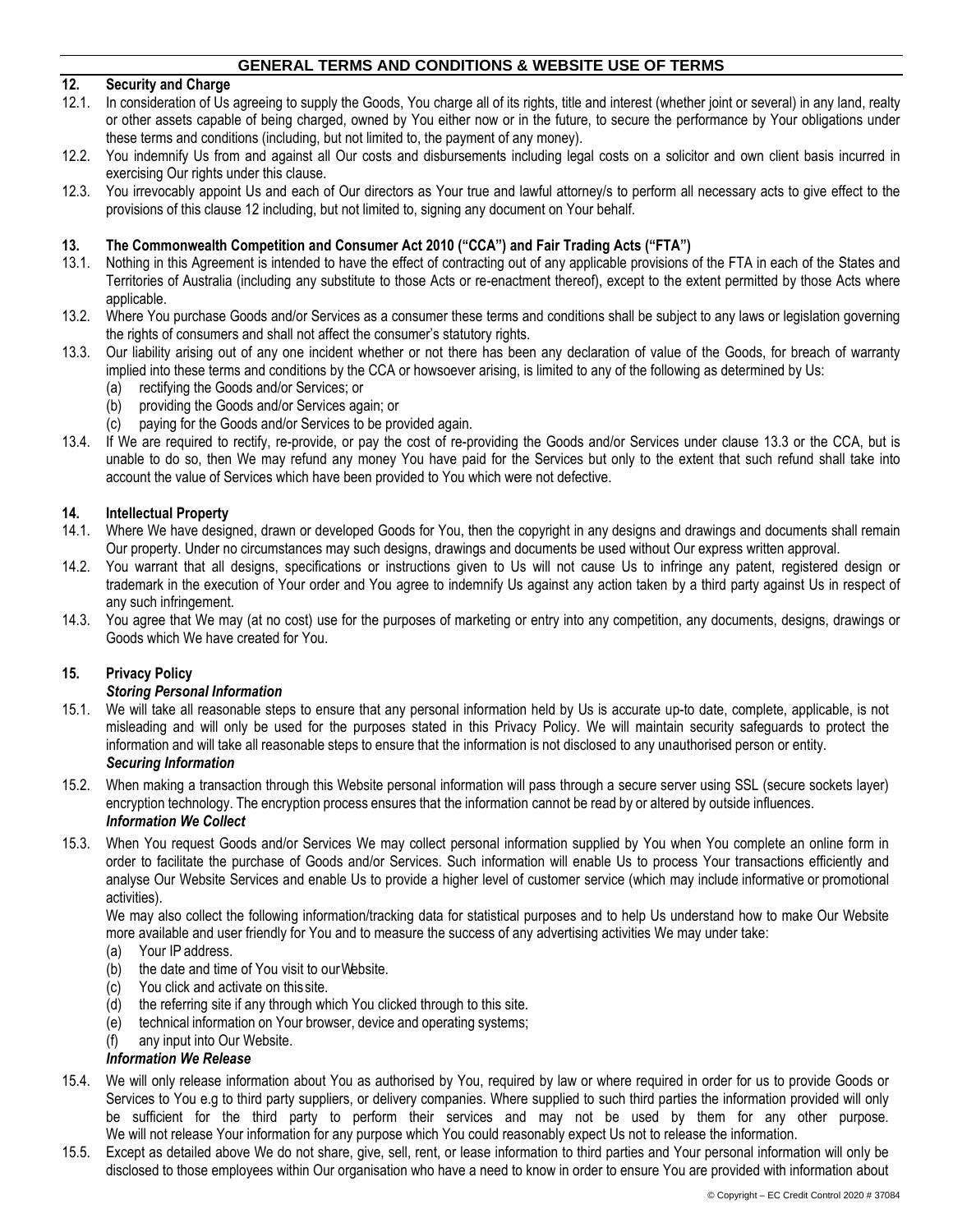our products and Services or to request Goods and Services through this Website.

15.6. Under the Privacy Act legislation You can ask to see any information We may hold about You and You also have the right to have any inaccuracies in the same corrected by Us. We will comply with any such requests to the extent required by the Privacy Act legislation within thirty (30) days of the receipt of Your request.

# *Other Data Protection Rights*

- 15.7. You may have the following data protection rights:
	- (a) to access, correct, update or request deletion of Personal Information. We will take all reasonable steps to ensure that the data We collect is reliable for its intended use, accurate, complete and up to date.
	- (b) in addition, individuals who are residents of the European Economic Area "EEA" can object to processing of their Personal Information, ask to restrict processing of their Personal Information or request portability of their Personal Information. You can exercise these rights by contacting Us using the contact details provided in the "Questions and Concerns" section below.
	- (c) similarly, if Personal Information is collected or processed on the basis of consent, the data subject can withdraw their consent at any time. Withdrawing Your consent will not affect the lawfulness of any processing We conducted prior to Your withdrawal, nor will it affect processing of Your Personal Information conducted in reliance on lawful processing grounds other than consent.
	- (d) the right to complain to a data protection authority about the collection and use of Personal Information. For more information, please contact your local data protection authority. Contact details for data protection authorities in the EEA are available at http://ec.europa.eu/justice/article-29/structure/data-protection-authorities/index\_en.htm.

### *Questions & Concerns*

15.8. If You have any questions or comments, or if You have a concern about the way in which We have handled any privacy matter, please use Our [contact](https://mailchimp.com/contact/) form via this Website to send Us a message.

### **16. Cookies**

16.1. Our Website uses a technology called cookies (a small element of data that Our Website may send to Your computer) that may be used to provide You with specific information for the purpose of Us tracking site usage and traffic. These cookies **do not read Your hard drive** but may be stored on Your hard drive to enable Our Website to recognise You when You return to the same.

### **17. Mailing Lists**

17.1. If at any time You are on Our mailing list , You may request to be removed from the same and We will comply with Your request if there is no unsubscribe button provided then please contact Us with Your request using the "Contact Us" section of this Website.

### **18. Copyright and Trademarks**

18.1. The contents of this Website are at all times the copyright or trademark property of either Ourselves, our suppliers or linked third parties and Youmay not distribute, reproduce, display, publish any trademark or other content of this Website for any purpose whatsoever without the prior written approval of Us, our suppliers or linked third parties (each as applicable). Furthermore You agree to indemnify Us against any claims, costs, damages or losses incurred by Us should You fail to comply with clause.

### **19. Advertisers and Linked Sites**

- 19.1. The display on Our Website of any advertiser or the provision of a link to third party Websites does not constitute Our endorsement of either the advertiser or third party provider or any of their Website content or business practices. As We do not have any control of the content of any third party Websites, access to such Websites is at Your sole risk and We recommend that You thoroughly review the terms and conditions of use and the Privacy policies of any third party Website immediately You access such a site.
- 19.2. We shall accept no liability in regards to any dealings, promotions or activities between You and advertisers or third party providers.

### **20. Specifications and Information**

- 20.1. We are not responsible for the correctness of technical information and recommend any technical data which You may choose to rely upon be sought and verified outside this website/forum from industry professionals.
- 20.2. Specifications and information provided on this Website are given in good faith based on Our knowledge, experience, or information provided to Us by You, manufacturers and/or suppliers, or derived from sources believed to be accurate at the time the information is received by Us, therefore it is recommended if You have any concerns as to the suitability of Goods, equipment or Services provided through this Website in respect of the use of the Goods, equipment or Services or their suitability for a particular use that You contact Us or seek external professionalopinion.
- 20.3. You acknowledge and accept that colours of items displayed on the Website may not reflect the true and actual colour of such items as this may be affected by external influences such as the quality of images supplied to Us for use, or the quality, age or settings on Your monitor. If colour is a major factor in Your decision making We recommend You contact Us before purchase.

### **21. Termination of Use**

21.1. These terms and Your access to Our Website may be terminated by Us (at Our sole discretion) at any time without notice or any requirement to give You a reason why. In the event of termination under this clause We shall have no liability to You whatsoever (including for any consequential or direct loss You may suffer).